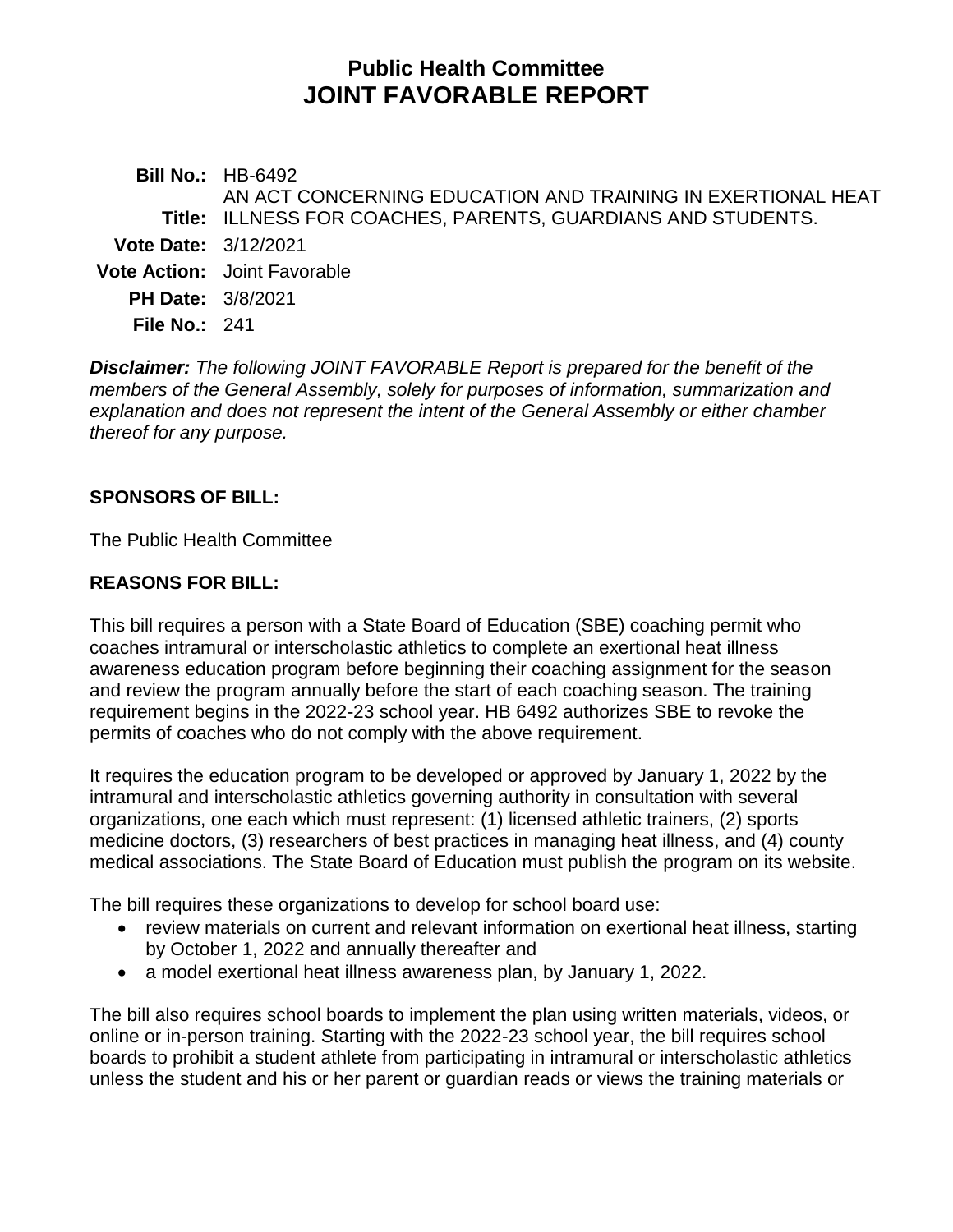attends an in-person training. The parent or guardian must sign an informed consent form acknowledging compliance with the requirement.

# **RESPONSE FROM ADMINISTRATION/AGENCY:**

# **Nicole Klarides-Ditria, State Representative, 105th General Assembly District:**

Representative Klarides-Ditria offers support for this legislation. As outlined in her testimony, this bill is an important proposal to require exertional heat illness education for coaches of interscholastic sports at schools that sponsor such sporting events and activities. As stated, "[h]ow many more young, capable students do we want to see on the evening news in the next few years that die from heat stoke because we could not act sooner on educating our Connecticut coaches?" With the summer heat just a few months away, there is a need to thoroughly educate our students, parents, and coaches to the best of our ability to ensure a safe sports season.

# **NATURE AND SOURCES OF SUPPORT:**

**Laura Bozzi, PhD., Director of Programs, Yale Center on Climate Change and Health:** Dr. Bozzi offers written testimony in support of this bill. This bill takes an important step toward implementation of a recommendation by the Governor's Council on Climate Change. Youth are vulnerable to heat related illness, for reasons including their immature physiology and metabolism, and because they are often physically active outside. Importantly, this is a risk not only in hot weather Southern states, but also in Northern states, including Connecticut. Connecticut lacks heat modification policies for youth sports. and I respectfully request the committee's consideration of additional measures to be included to best protect children's health.

**Christianne Eason, Vice President of Sport Safety, Korey Stringer Institute:** Christianne Eason offers support for this legislation. As told in the written testimony, Korey Stringer was an offensive lineman for the Minnesota Vikings who passed away from exertional heatstroke in August 2001. According to the National Center for Catastrophic Sport Injury Research 2019 Annual Report, there were a total of 80 catastrophic injuries/illnesses from July 1, 2018 to June 30, 2019 that were due to, or occurred during, sport-related activities, the majority (78%, n=62) were at the high school level.

While it is not possible to eliminate all catastrophic injuries/illnesses related to sport participation, there are numerous strategies that can be taken to optimize emergency preparedness to mitigate the risk. Coaches play an important role in helping prevent exertional heat illnesses because they can structure their practices and workouts in ways that can reduce risk. No requirements are currently in place for the education of exertional heat illness. Adopting this bill would help mitigate the risk of catastrophic illness and injuries by ensuring all interscholastic and intramural coaches in the state of Connecticut complete an exertional heat illness education program.

#### **Additional Sources of Support:**

Fred Balsamo, Manager-Coaching Education Program, CIAC Joe Canzanella, Executive Director, CT High School Coaches Association Glenn Lungarini, Executive Director, CAS-CIAC